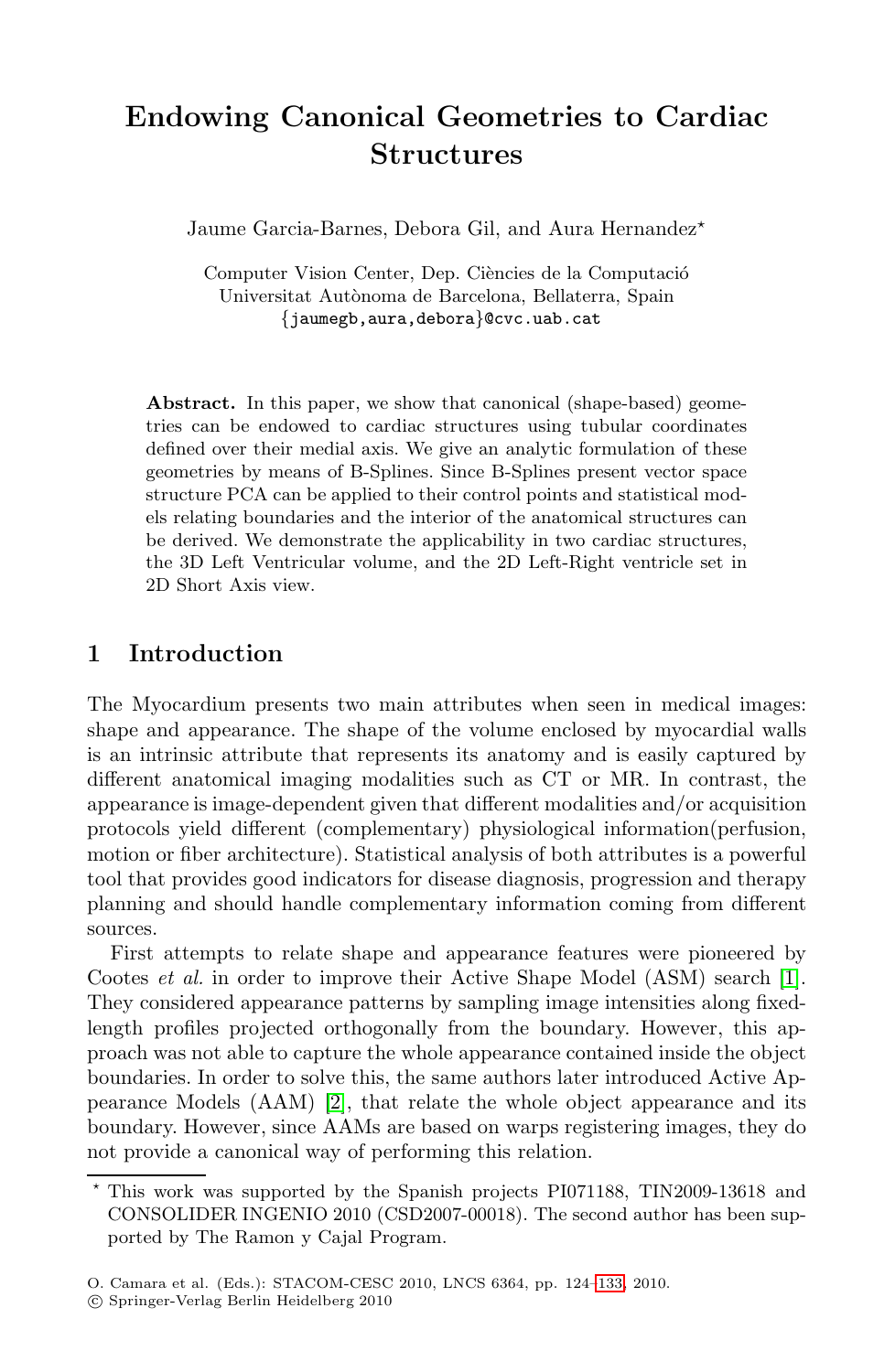A natural way of associating shape and appearance attributes on the whole anatomic domain is by means of a parametrization (in the manifold sense) providing coordinates, inside the object, related to the b[oun](#page-9-4)dary anatomy. Endowing geometry to shape models is achieved by using representations explicitly describing the structure geometry, like medial axis repr[ese](#page-9-5)ntations [3, 4, 5] or shape parametrizations [6]. Medial axis representations (*m-reps* [5]) describe geometry using the centres and radius of osculating spheres. Since osculating spheres are those interior spheres having more than one point tangent to the object boundary, they describe geometry by means of the structure boundary principal curvatures. However, *m-reps* present two mai[n i](#page-9-6)nconveniences. On one hand, they are discrete representations which might decrease accuracy of the model [7]. On the other hand, they do not provide a direct description of geometry and have a non-vectorial structure, which requires statistics in Riemmanian spaces [4].

The framework of differential geometry provides suitable tools for describing shape geometry by means of object parametrization in the manifold sense. A main shortcoming is that parametric maps are an infinite dimensional space without vector structure. Although there are a number of authors who have contributed to statistical analysis on Riemmanian manifolds [8], in the infinite case, computation of descriptive statistics is a delicate step not thoroughly solved [9]. A practical way of approaching parametrization of anatomical structures for shape analysis is by using basi[s fu](#page-9-7)nctions for the formulation of the parametric map. In this manner, the space of parametric maps is vectorized and PDM approaches serve to compute statistical models. One of the first works is the spherical harmonic (SPHARM) parametrization for the hippocampus modelling used in [6]. The framework is suitable for structures diffeomorphic to spheres (i.e. admitting angular parameters), but the methodology does not generalize to more complex cardiac structures (like the right-left ventricle set, homeomorf to a double torus).

A more recent approach are *cm-reps* models [10] which are continuous explicit generalizations of *m-reps*. The parametrization of the shape is based on a parametrization of the medial axis which is extended to the whole domain by an inverse skeletonization process. In this manner, shape-based ("natural") coordinates are consistently defined over the anatomical structures. These coordinates allow to establish correspondences between structures across different subjects, and also allows to map intensities in these structures into a canonical (fixed for all subjects) reference frame in which shape differences between subjects have been effectively removed. Since these coordinates are defined by finding an analytical relationship between the structure medial axis (skeleton) and its boundaries, the framework naturally handles the combined analysis of shape and appearance. In its current formulation, the methods has two shortcomings. The inverse skeletonization requires solving a biharmonic PDE with nonlinear boundary conditions, which implies a high computational cost. In addition, this approach only provides well defined coordinates along the radial direction, but not in the medial surface manifold, which is represented as a mesh. We consider, that endowing shape based coordinates to a biological structure should apply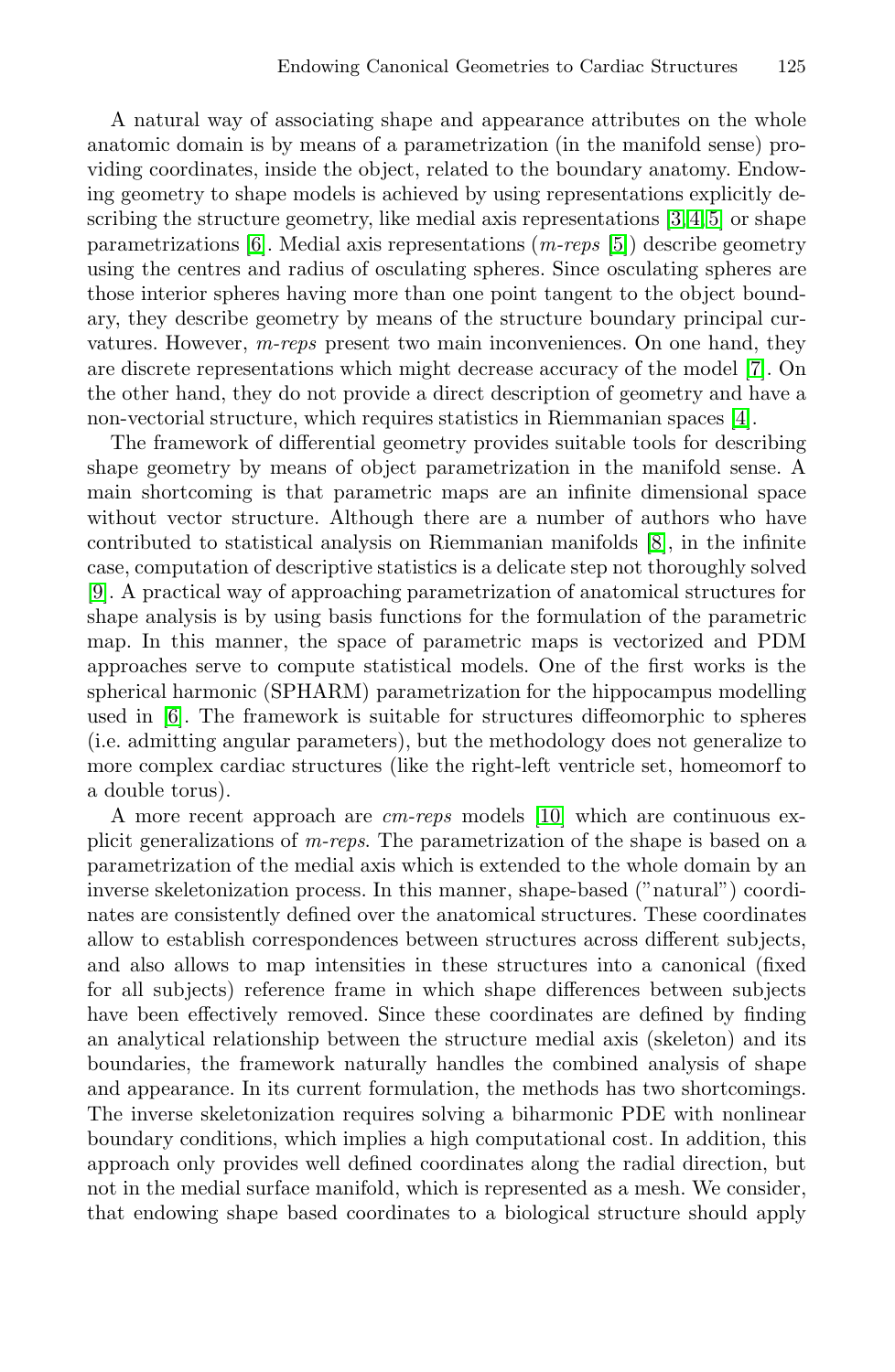to the whole anatomy, especially in the cardiac context where 3 main directions naturally arise: circumferential, radial and, in the 3D case, longitudinal.

In this work, we transfer the philosophy of the combined analysis of shape and appearance hold in *cm-reps* to cardiac imaging. That is, we define shape-based coordinates to 2D and 3D cardiac structures by endowing them with a canonical geometry. This geometry is obtained using tubular coordinates given by normal sections to the medial axis of the structure that, in turn, is parametrized in a consistent manner, taking into account anatomical features. We show the potential of the proposed framework by modelling the shape of the left ventricle including the basal ring and the right and left ventricle joined geometry in 2D short axis views. In this last case, the left-right ventricles set, that is not a "simple object".

#### **2 Differential Geometry Background**

An n−dimensional differential manifold,  $\mathcal{M}$ , can be thought as the result of doing patchwork. That is, it can be made by "cutting" pieces of  $\mathbb{R}^n$ , "deforming" them and smoothly "gluing" them together until the geometric shape is covered. Mathematically, this states that there exists an open covering of the manifold,  $(U_{\alpha})_{\alpha \in A}$  homeomorphic to  $\mathbb{R}^n$  via bijective continuous maps:

$$
\Phi_{\alpha}: \mathcal{U}_{\alpha} \longrightarrow U_{\alpha} \subset \mathbb{R}^{n}
$$

$$
\mathbf{x} = (x_1, \dots, x_n) \longmapsto \mathbf{u}(\mathbf{x}) = (u_1(\mathbf{x}), \dots, u_n(\mathbf{x}))
$$

such that, for any two indexes  $\alpha$ ,  $\beta$ , the composition  $\Phi_{\alpha} \circ \Phi_{\beta}^{-1}$  is differentiable. The pair  $(\mathcal{U}_{\alpha}, \Phi_{\alpha})$  is called *local chart* or *local coordinate system*,  $U_{\alpha} = \Phi(\mathcal{U}_{\alpha})$  is called parametric domain and  $\Psi_{\alpha} = \Phi_{\alpha}^{-1}$  parametrization.

The set of local charts endows the manifold with a topology (i.e., neighbours). The geometry arises with the definition of directions (e.g., left-right, up-down) in each open neighbourhood. Directions in differentiable manifolds are given at each point **x** by its tangent space. The elements of the tangent space are called tangent vectors at **x** and, intuitively, they describe all possible "directions" through **x**.

The tangent space is given by the columns of the Jacobian matrix and has dimension  $n$ . The vectors perpendicular to tangent vectors are a vector bundle of dimension  $d = m - n$  called normal space.

The normal space of a differentiable manifold defines tubular coordinates in  $\mathbb{R}^m$  around M by means of normal sections. If we denote  $\vec{n}_x$  the normal space at **x**, tubular coordinates are defined as:

$$
U_{\alpha} \times V_{\beta} \in \mathbb{R}^n \times \mathbb{R}^d \longrightarrow \mathbb{R}^m
$$
  

$$
(\mathbf{u}, \mathbf{r}) \qquad \longmapsto \Psi(\mathbf{u}) + \mathbf{r} \overrightarrow{n}_{\Psi(\mathbf{u})}
$$

for  $\mathbf{r} \overrightarrow{n}_{\Psi(\mathbf{u})} := \sum_{i=1}^d r_i \overrightarrow{n}_{\Psi(\mathbf{u})}$ . That is, for each point  $\Psi(\mathbf{u})$  we can move on its normal direction along radial coordinate. It follows that, by means of radial coordinates, we have a distance map to  $\Psi(\mathbf{u})$ .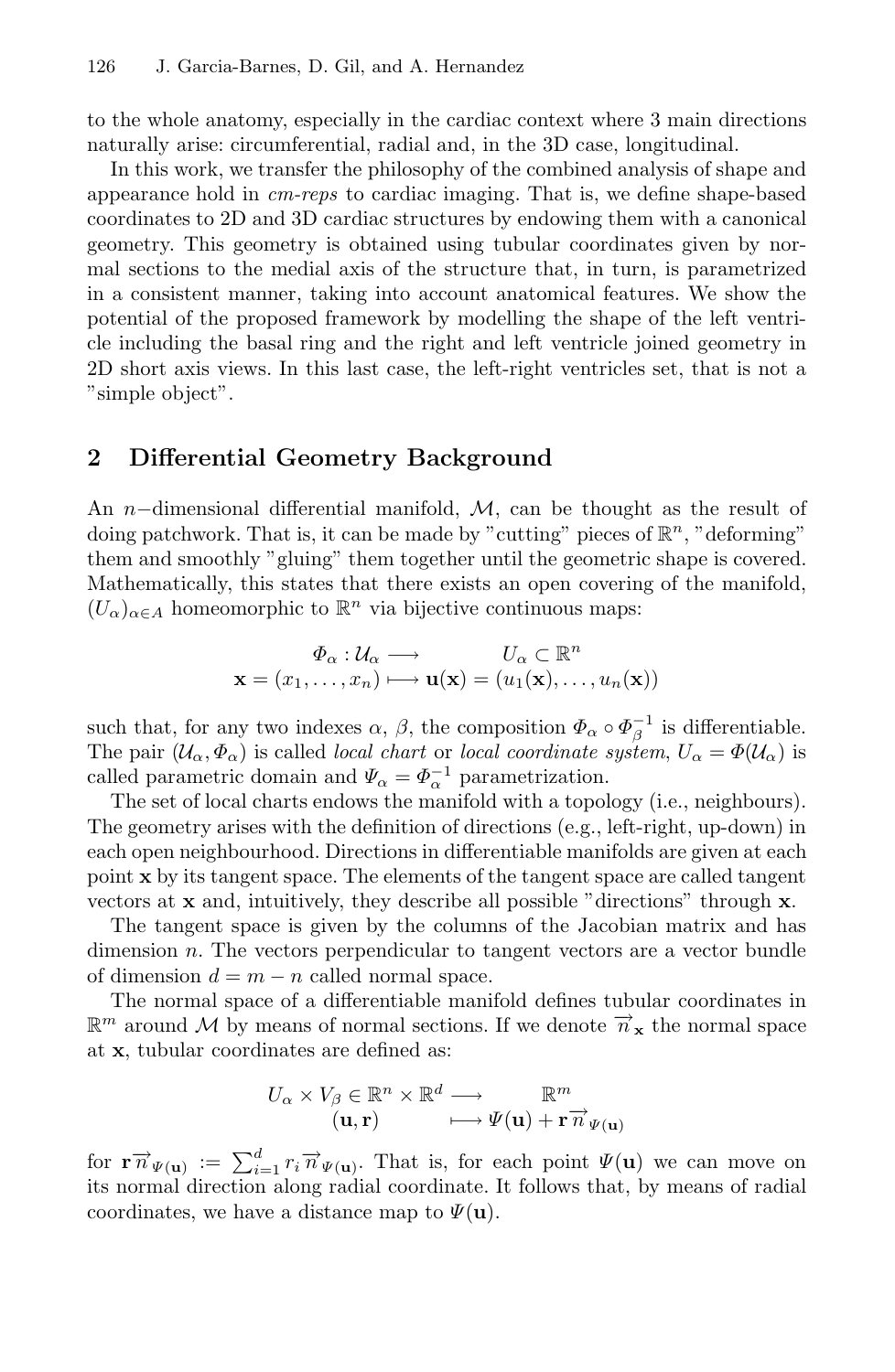# **3 Canonical Coordinates over Anatomical Manifolds**

Anatomical structures define volumetric domains in the ambient space which admit tubular coordinates by means of their medial axis. The medial axis is given by interior points equidistant to two or more boundary points [3]. It follows that its associated tubular coordinates parameterize the anatomical volume.

In the case of anatomical structures, their medial axis is a compact manifold that might be parametrized in angular coordinates. It follows that, by periodicity, the tubular coordinates change is given in a single chart covering the whole structure volume.

In order to provide a canonical geometry, tubular coordinates might be defined such that two manifolds,  $\mathcal{M}_1, \mathcal{M}_2$ , representing the same anatomical structure, share a common (fixed) parametric domain.

Anatomical structures present several landmarks common to any subject and easily identifiable. The implicit registration is achieved by assigning to anatomical landmarks normalized tubular coordinates codifying their position relatively to the geometry of the organ. We note that, in this manner, parametric coordinates have an anatomical meaning.

The parametrization map  $\Psi$  can be analitically approximated by means of basis functions. In our case we choose  $m$ -dimensional B-Splines since they are easy to implement and computationally efficient:

$$
\Psi(\mathbf{u}, \mathbf{r}) = \sum_{J}^{M_J} \sum_{I}^{M_I} B_I(\mathbf{u}) \cdot B_J(\mathbf{r}) \cdot P_{IJ}
$$
\n(1)

Here, **u** and **r** are the medial axis and the tubular parameters respectively.

Although B-Splines are not as general as, for instance, NURBS, they provide enough flexibility for the biological structures considered in this work.

Parametrizations expressed in terms of basis functions present vector space structure. Thus, the components in the chosen basis can be statistically analysed by means of standard PCA. In our case, PCA is applied to the control points of the B-Spline.

The tubular parametric map given by (1) is computed in two steps:

1. **Medial axis parametrization.** It corresponds to setting  $r = 0$  in equation (1). Therefore, it is defined as soon as anatomical coordinates ensuring implicit registration are assigned to points on the medial axis. Such requirement is fulfilled by assigning given angular ranges to curvature extremum and junctions on the medial axis. Once we have pairs (**x**, **u**) of points and their corresponding parameters, the B-spline parametrization is obtained by minimizing:

$$
\sum_{i=1}^{N} \|\Psi(\mathbf{u}_i,0) - \mathbf{x}_i\|^2
$$
 (2)

2. **Volume parametrization.** The parametric map for  $r > 0$  is defined by extending the coordinate **u** along radial directions. Since radial coordinates correspond to the distance to the medial axis,  $\Psi(\mathbf{u}_i, 0)$  is extended by means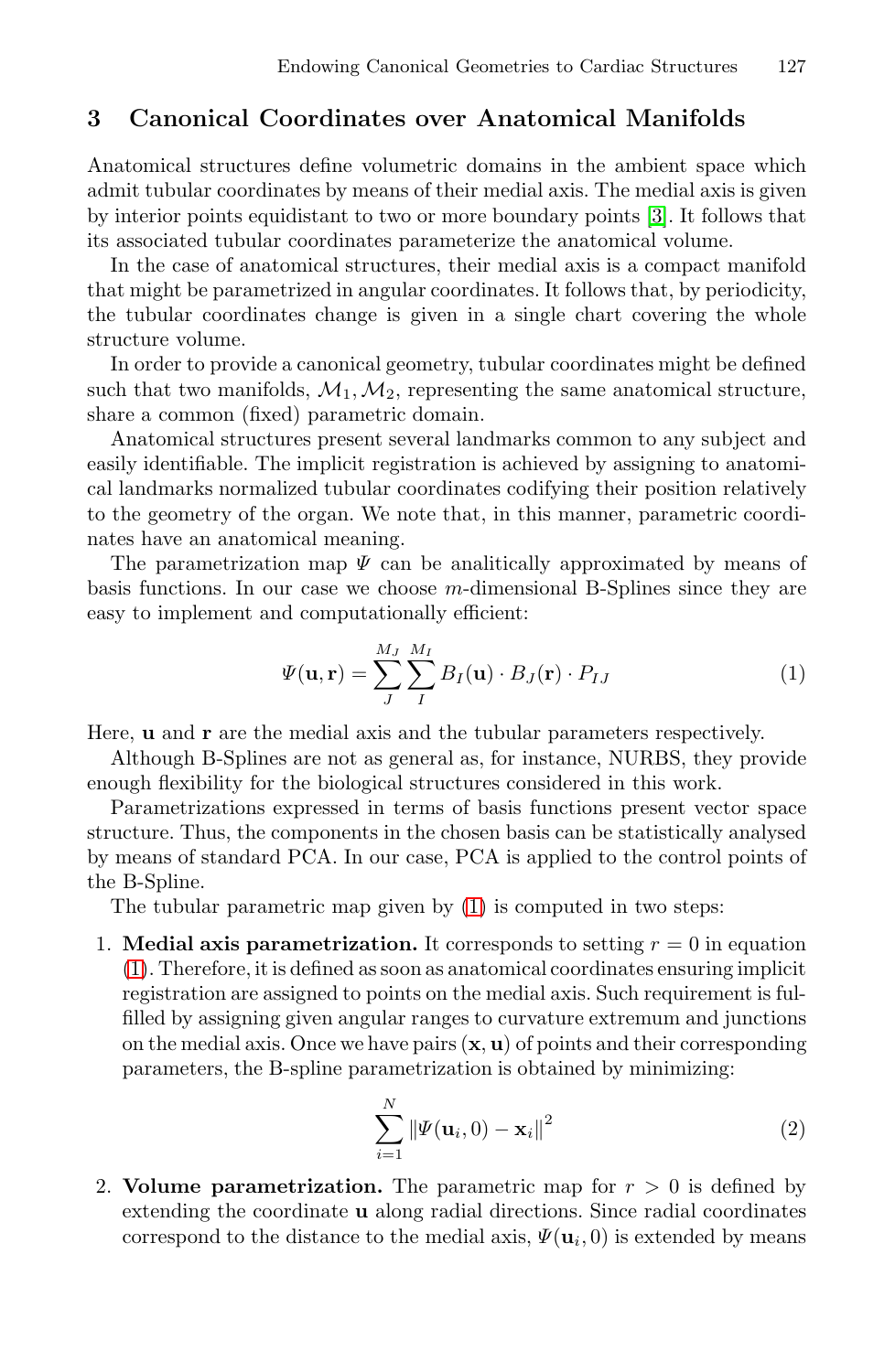#### 128 J. Garcia-Barnes, D. Gil, and A. Hernandez

of the distance map to the medial axis. By definition of medial axis, this is equivalent to deforming a B-spline snake to fit the structure boundaries. In order to ensure the implicit registration requirement, unitary radial parameters ( $\|\mathbf{r}\| = 1$ ) are assigned to points on the structure boundaries.

## **4 Application to Cardiac Structures**

We apply our framework to provide a canonical geometry in two cardiac structures of interest, the Left-Right Ventricle set (LV/RV) seen in 2D Short Axis (SA) slices, and the 3D LV volume. In both cases we use LV-RV junctions as landmarks and, in the 3D case, we also consider the apical cap and the basal ring. These landmarks are used to define an affine anatomic reference  $\{O; V_x, V_y, V_z\}$ in order to remove variability in subject-device relative position as follows:

 $V<sub>z</sub>$  is defined as the tangent vector to the line passing through the apical cap, A, and the centroid of the en[do](#page-4-0)cardial basal ring, B:  $V_z = (B - A)/||B - A||$ . The positions of A and B manually are determined in Long Axis (LA) views. The origin is defined along  $V_z$ -axis as:  $O = A + 2/3(B - A)$  in order to account for any translation among different subjects. The vector  $V_x$ , is a unitary vector starting at O and pointing to the junction of the right and left ventricles the septum and the inferior walls. Since  $V_x$  points the same anatomical location for any LV, by setting  $V_x$  as the origin of angles, we handle any rotational disparity among different subjects. The vector  $V_y$  is chosen to make  $\{V_x, V_y, V_z\}$ a negatively oriented orthonormal system. Figure 1 illustrates the orientation of the anatomical affine reference and the anatomical landmarks. Stars indicate the right and left ventricle junctions used to orient the reference in short axis views.

#### **4.1 3D Left Ventricle Including the Basal Ring**

The medial axis of the left ventricle volume is a surface that it is diffeomorphic to the sphere. Thus, it can be parametrized using circumferential and longitudinal



<span id="page-4-0"></span>**Fig. 1.** Anatomical Affine Reference and Landmarks of the Myocardium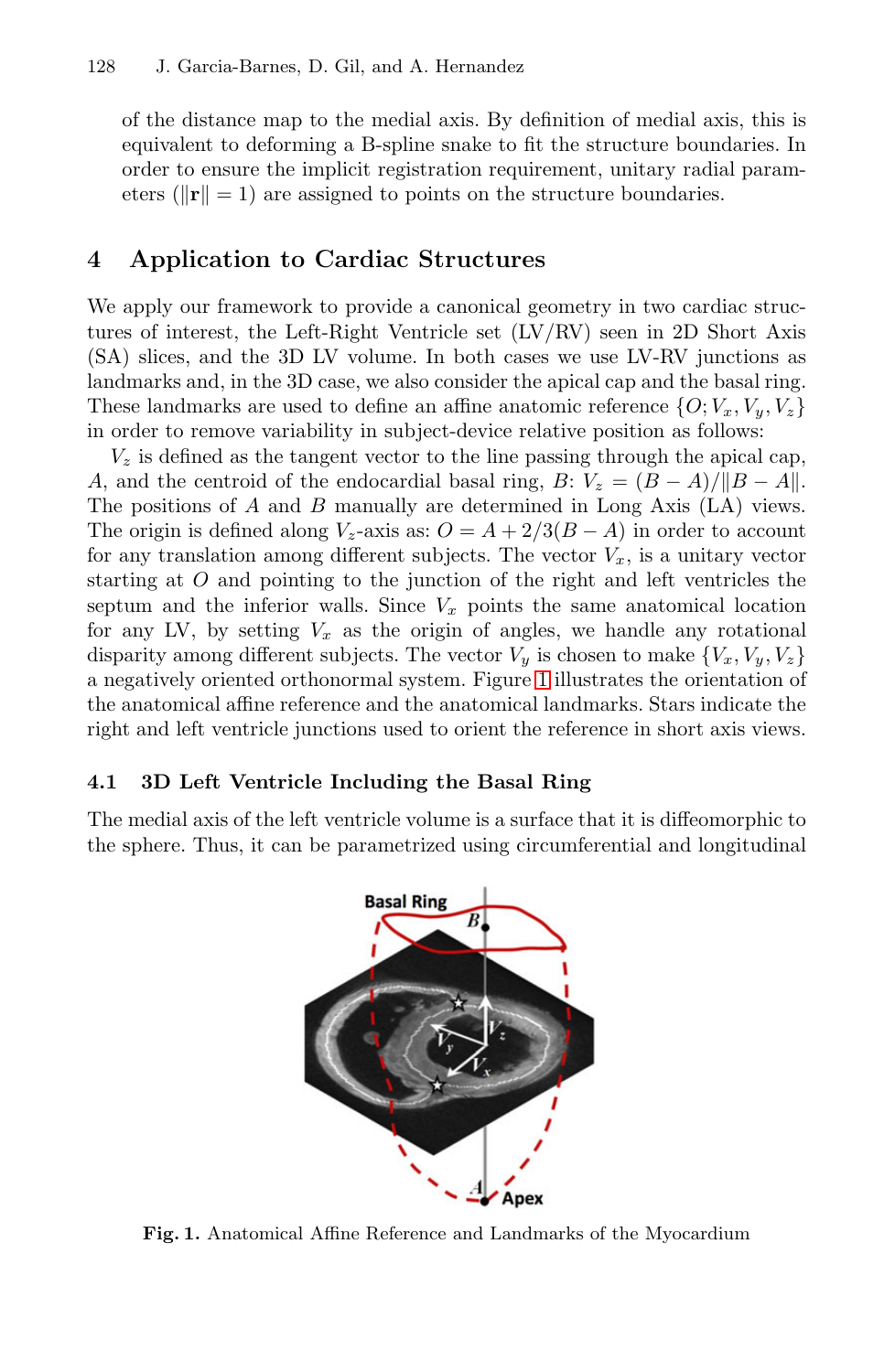coordinates. We note  $(u, v, r)$  the parametric coordinates standing for the circumferential, longitudinal and radial directions.

Parameter directions on the medial axis are assigned as follows. The circumferential parameter  $u$  is assigned by mapping the same circumferential range  $[0, u<sub>S</sub>]$  to non-septal segments and the complementary  $[u<sub>S</sub>, 2\pi]$  to the septal one:

$$
u = \begin{cases} \frac{u_S}{\theta_S} \theta, & \theta \le \theta_S \\ \frac{2\pi - u_S}{2\pi - \theta_S} \theta + 2\pi \frac{\theta_S - u_S}{2\pi - \theta_S} & \theta \ge \theta_S \end{cases}
$$
(3)

for  $\theta$  the angle in the anatomical reference system  $\{O; V_x, V_y, V_z\}$  and  $\theta_S$  the angle between  $V_y$  and  $V_x$ . The septum angular proportion,  $u_s$ , is computed as the average of septal angular ranges. The longitudinal parameter  $v$  is the angle between a medial axis point and the  $V_z$  axis:

$$
v = \pi - \arccos\left(\frac{V_z \cdot \mathbf{x}}{\|\mathbf{x}\|}\right) \tag{4}
$$

for  $\cdot$  the scalar product. Apical points are assigned  $v \equiv 0$  and the basal ring  $v \equiv \pi$ . Finally, the radial parameter r is defined by enforcing that epicardium is given by  $r \equiv -1$ , endocardium by  $r \equiv 1$  and the medial axis by  $r \equiv 0$ .

Canonical coordinates have been obtained parametrizing the LV volume with cubic blending functions for the angular parameters and linear for the radial one. The number of considered control points is  $17 \times 7 \times 2$ . Figure 2 (a) shows canonical geometry inside the LV volume.

#### **4.2 LV-RV Set in 2D SA View**

Since short axis views are given by perpendicular planes to LV LA, in this case, the medial axis is a curve,  $\gamma$ , that is homeomorph to a double torus. Inspired



<span id="page-5-0"></span>**Fig. 2.** a) Canonical coordinates over the LV volume. b) Canonical coordinates over the LV-RV set.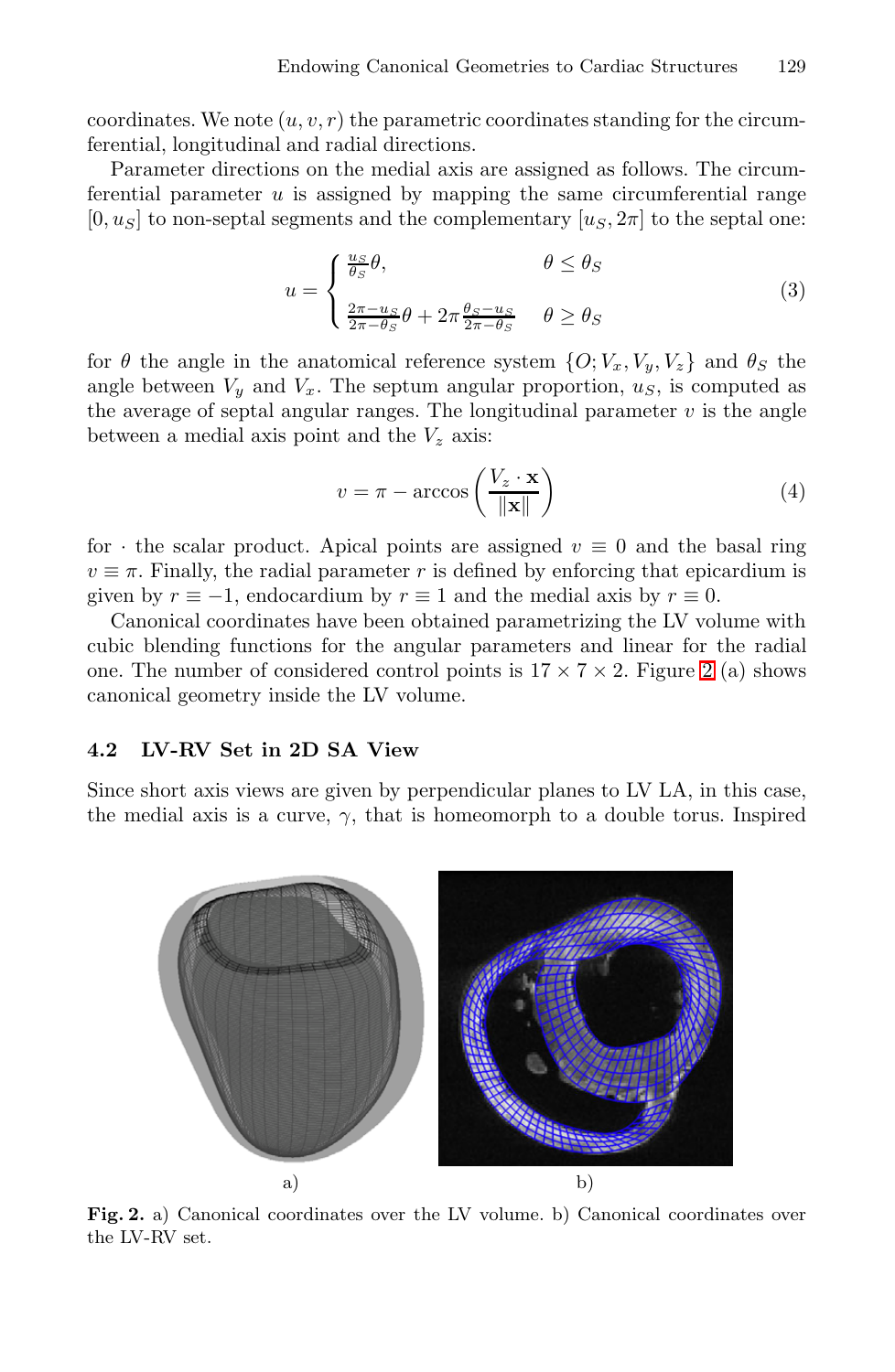#### 130 J. Garcia-Barnes, D. Gil, and A. Hernandez

by dissection methods [11], we use a clock-wise circumferential coordinate,  $u$ , starting at  $V_y$  and parameterizing first the right ventricle and then the left one. In order to completely unfold the left and right ventricles, the angular coordinate must account for the number of loops,  $n_l$ , of the medial axis around the origin O. That is, the angular coordinate is given by the lift of the medial axis path on its universal covering  $\mathbb{R}^1$ . For each  $p \in \gamma$ , the lifted angular coordinate,  $\theta_l$ , is computed by adding  $2\pi(nl-1)$  to the angle,  $\theta$ , measured from  $V_y$  to p:  $\theta_l = \theta + 2\pi(nl-1)$ , for the number of loops  $n_l$  given by the number of intersections between the radius through the point p and  $\gamma$ . The circumferential parameter is assigned by mappin[g th](#page-9-8)e right ventricle and the septal segments to the same angular range  $[0, u<sub>S</sub>]$  in the parametric domain:

$$
u = \begin{cases} \frac{u_S}{\theta_S} \theta + 2\pi (n_l - 1), & \theta \le \theta_S \\ \frac{2\pi - \theta_S}{2\pi - u_S} \theta + 2\pi \frac{\theta_S - u_S}{2\pi - u_S} & \theta \ge \theta_S \end{cases}
$$
(5)

for  $\theta_S$  $\theta_S$  $\theta_S$  the angle between  $V_y$  and  $V_x$  and the angular proportion  $u_S$  computed as the average of septal angul[ar](#page-6-0) ranges  $[12]$ . Finally we reverse u in order to follow the medial path from right to left ventricle:  $u \to 2\pi + u_s - u$ . Again, the radial parameter, r, is defined by assigning  $r \equiv -1$  to epicardium,  $r \equiv 1$  to endocardium and  $r \equiv 0$  to the medial axis.

Figure 3 shows an example of the parametrization of the myocardium in short axis view using tubular coordinates. The assignment of the circumferential parameter following the dissection path is given in fig. 3(a). The modelling of endocardial (green solid line) and epicardial (red solid line) walls together with the medial axis (black dashed line) is shown in fig.3(b).

Canonical coordinates have been obtained parametrizing the LV-RV set with cubic blending functions for the angular parameter and linear for the radial one. Since the joined geometry of both ventricles is more complex than the left

<span id="page-6-0"></span>

**Fig. 3.** Parametrization of the joined geometry of the right and left ventricles: circumferential parameter for the medial axis, (a), and tubular parametrization, (b)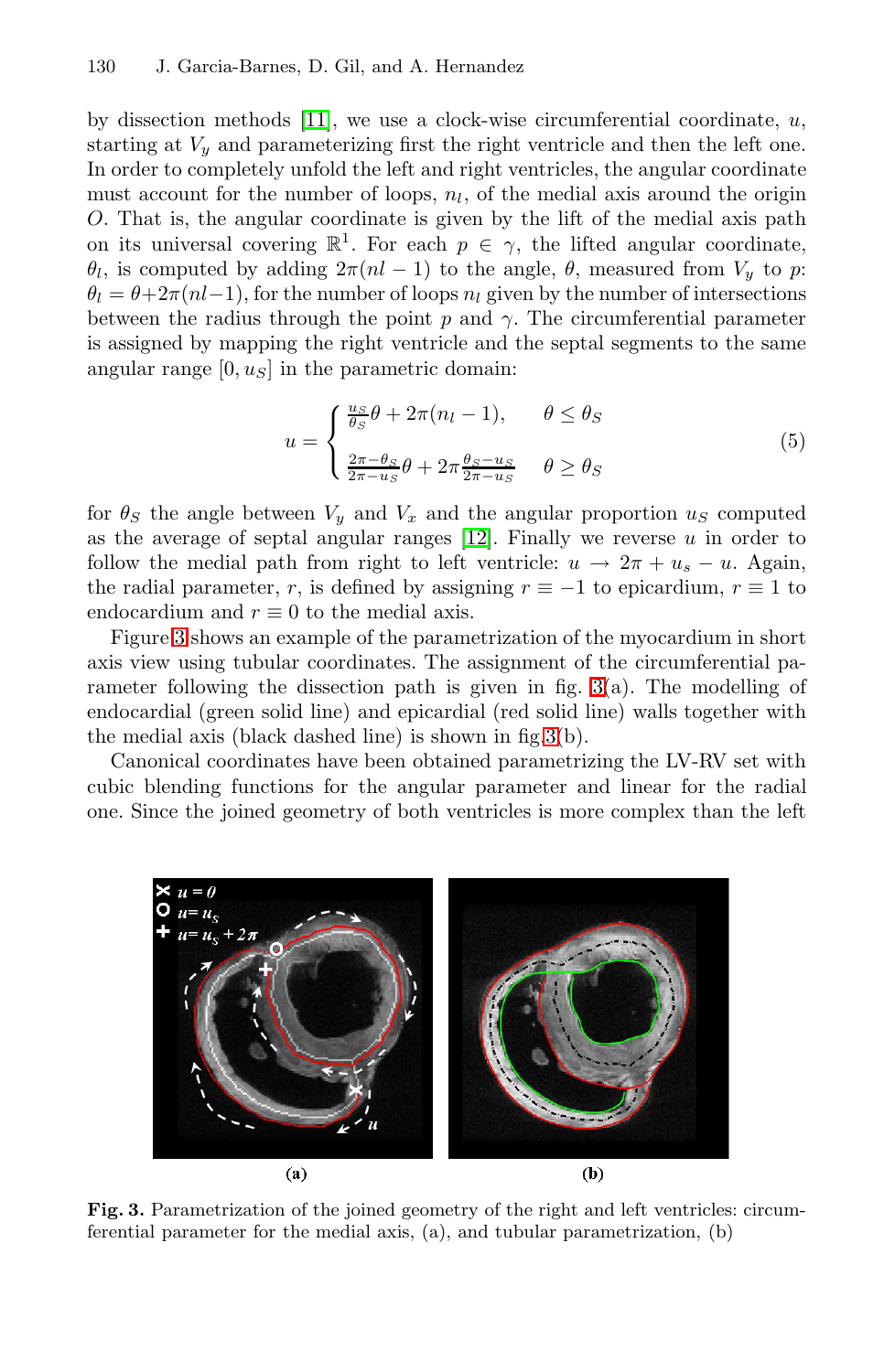ventricle alone, the number of control points has increased to  $25 \times 2$ . Figure 2 (b) shows canonical geometry over the LV-RV set.

#### **5 Statistical Models**

In both, the 2D and 3D cases, we use the analytical formulations of the canonical coordinates, given by B-Spline parametrizations and apply PCA to their control points. This provides an statistical model codifying the relation between the object boundaries and its inte[rio](#page-8-0)r.

Regarding LV volume we considered, as training set,  $N = 8$  DTI unwaighted volumes belonging to normal canine hearts, freely available at web of The Center for Cardiovascular Bioinformatics and Modeling (www.ccbm.jhu.edu). Since the number of instances in the training set is smaller tha[n t](#page-8-0)he space dimension, at most  $N$  eigenvectors (spanning the subspace generated by the elements in the training set) can be obtained. In this case we have taken the first 6 modes of variation (which explain a 99.25% of the total shape variability). The variability associated to the first 5 modes is shown in figure 4 (above).

Regarding LV-RV structure we considered, as training set, 45 standard MR SA slices belonging to both, Basal and Mid levels. For the statistical model we have taken the first 5 modes of variation (which explain a 95.6% of the total shape variability). The variability associated to the first 5 modes is shown in figure 4 (below). Each row corresponds to a mode of variation (from left to right) in the range  $\pm 2\sqrt{\lambda_n}$  (for  $\sqrt{\lambda_n}$  the standard deviation associated to the mode).

# **6 Final Remarks**

We have presented a mathematical framework for endowing canonical geometries to anatomical structures, by means of tubular coordinates. This establishes correspondences between subjects allowing the combined analysis of shape and appearance. This framework facilitates moving over the target structure and is suitable for defining regular meshes, facilitating further simulation or finite differences schemes.

Analytical formulation of the geometry is given using B-Splines. Since they have vector space structure, statistical analysis measuring the variability in the relations between boundaries and their interior, are obtained applying PCA to the control points.

We have applied our methodology to two challenging cardiac imaging applications. On one hand, we have provided a model of the left ventricle including the basal ring, which cannot be easily modelled using regular meshes or diffeomorphic maps. On the other hand, we have approached the geometry of the right and left ventricles, which, by their loop distribution, is a delicate step. Currently we are extending the methodology to the 3D LV-RV set and preliminary results are promising, however the extension to the whole heart (including atria) seems unfeasible so far.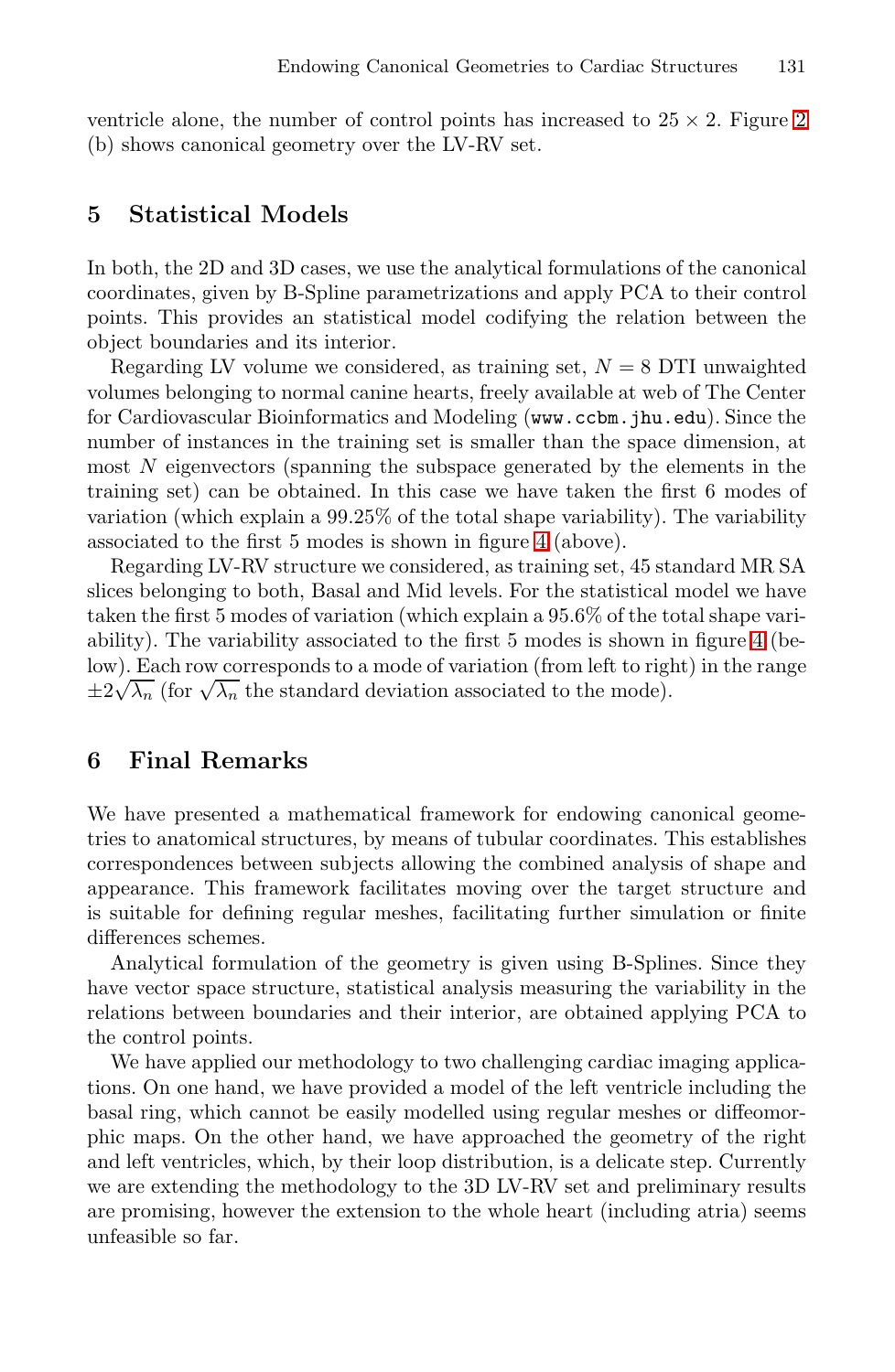

<span id="page-8-0"></span>**Fig. 4.** First 5 Modes of variation performed over the control points of the B-Spline parametric maps that endow a canonical geometry to the LV volume (above) and to the 2D SA LV-RV set (below)

The proposed methodology is easy to implement and computationally is more efficient than other proposed approaches based on PDE. The framework is fed by a ROI enclosing the object under study: the LV in the 3D case and the LV-RV